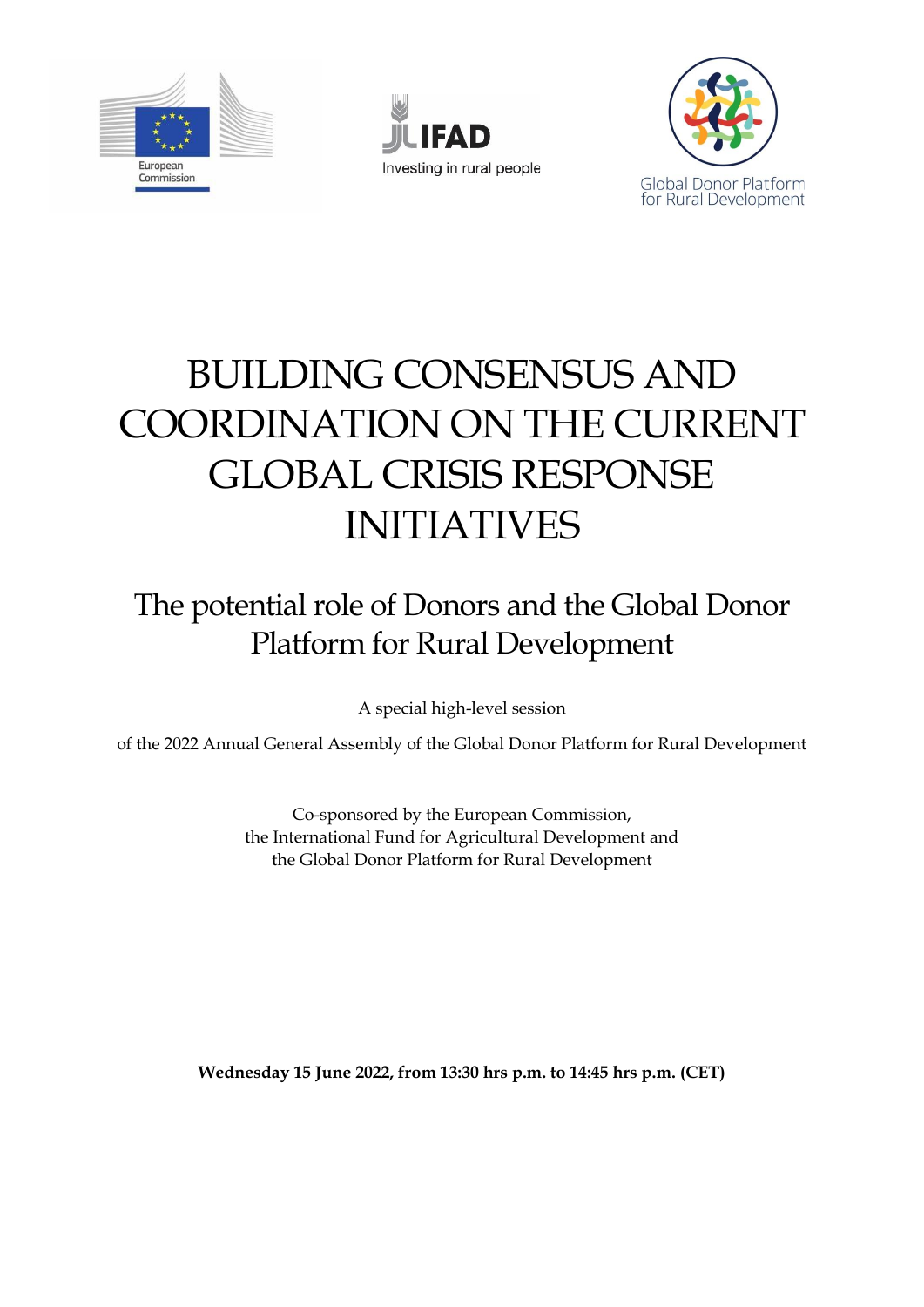### Background

The COVID-19 pandemic exposed the vulnerabilities of our global food systems, pushing hundreds of million people into hunger. While these shocks have finally started to fade, an even greater food systems crisis has erupted, stemming from the recent conflict in Ukraine. The impacts on the planting and harvesting season of this extremely fertile region, as well as the war-associated sanctions, are causing massive spikes in the prices of food, fuel, and fertilizer. The disrupted grain flows are having dramatic short-term effects on agriculture and food systems, and without meaningful action, the medium and long-term consequences of this crisis have the potential to completely derail the achievement of the sustainable development goals (SDGs).

During the 2008 global food price crisis, soaring costs of food and agriculture inputs drove up to 155 million people into poverty in the Global South<sup>1</sup>. The price spikes were mostly related to long-term trends of reduced investments in agriculture, shifting dietary patterns and climate change, and the short-term impacts of increased agricultural commodities trading and demand for biofuels. These issues were, in many ways, also contributing to more recent rising prices. However, today's crisis holds the additional burden of a major war in one of the most agriculturally productive regions in the world.

Bilateral and multilateral donors and philanthropic foundations are facing these current challenges with vast experience and lessons learned from previous crisis responses. In 2008, there was extensive, yet fragmented and uncoordinated donor support for emergency measures to address food insecurity. While this was partly effective in tackling the immediate situation, the emphasis on these short-term measures meant that longer-term investments were ignored, which played a part in the lead-up to today's emergency. Indeed, the present crisis is far more severe than the last, with the possibility of dramatic increases in hunger and poverty in the short-term and severe consequences for economic growth and development in the medium- and long-term.

#### The current global response

The extraordinary nature of today's situation necessitates greater global cooperation than ever before. Multilateralism is key to avoiding the mistakes of crises past, such as the fragmentation, lack of coordination, and short-term focus of donors in 2008. Multilateralism can foster coherence among donor efforts, prevent overlapping or contradicting initiatives, and ensure that long-term food systems resilience is prioritized. With multilateral communication and coordination, effective emergency measures can prevent immediate hunger, resilience can be built to prevent these food system shocks from causing disastrous effects in the future.

Numerous initiatives have been implemented in response to the Ukraine war, and its implications on food systems, including the G7 Global Alliance for Food Security (GAFS), the UN Global Crisis Response Group (UNGCRG), the Food and Agriculture Resilience Mission (FARM), the International Finance Institution Action Plan to Address Food

<sup>1</sup> Source: World Bank data.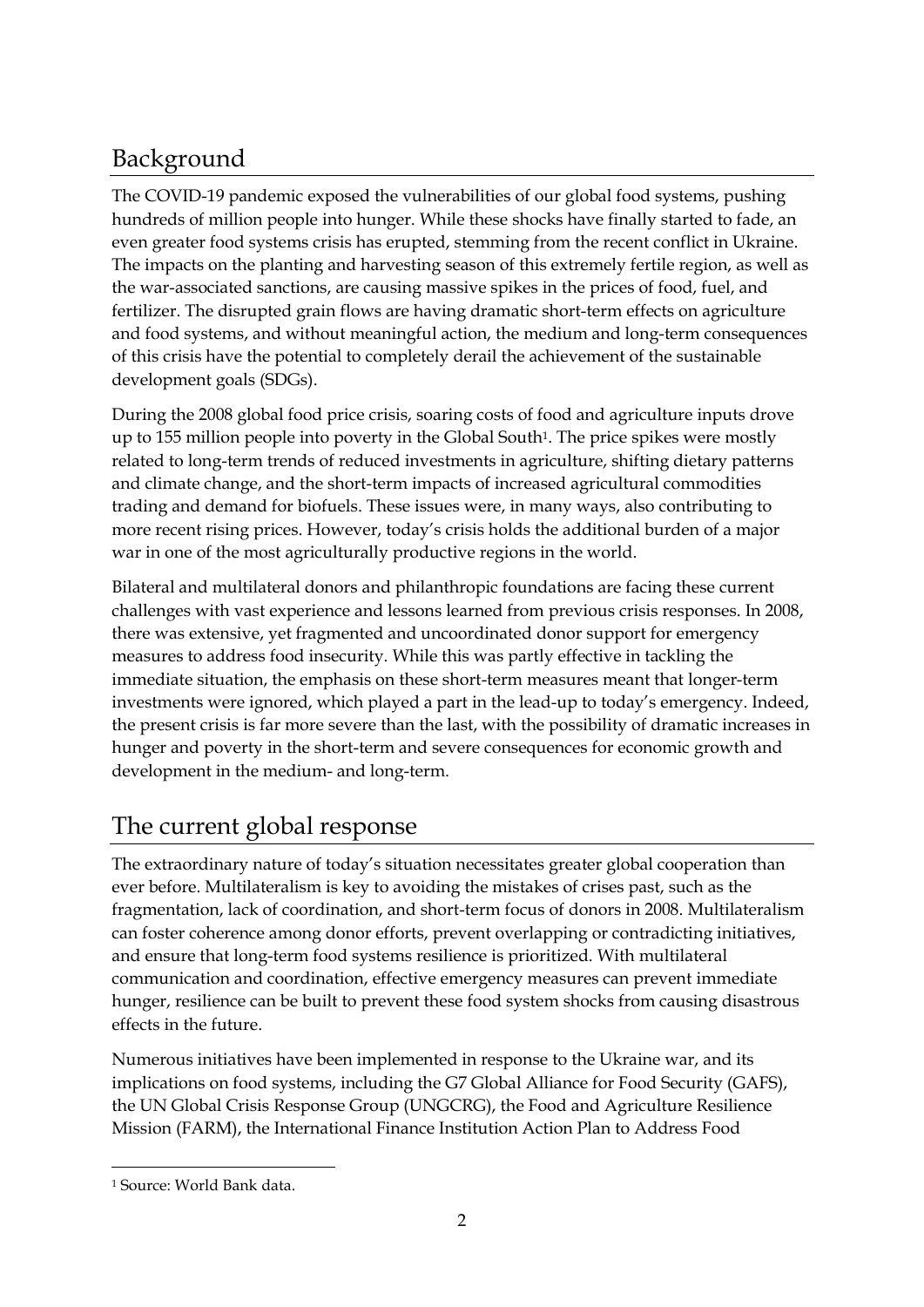Insecurity, the Global Food Security Call to Action, and the African Emergency Food Production Facility. While such efforts are essential in counteracting rising food insecurity and livelihood destruction, it is fundamental that they are aligned with existing mechanisms to enhance efficiency and avoid overlap and contradiction. Furthermore, numerous calls to action can lead to additional complexity and investment fragmentation, with the risk of failing to mobilize additional investment in food systems beyond tradition sources of funding.

Coherent and coordinated action is paramount to ensure that the numerous newly developed crisis response initiatives are effective in counteracting the effects of today's emergency, in a compact and harmonized manner. The Global Donor Platform for Rural Development (GDPRD) and its members are well-positioned to foster this coherence among stakeholders, both within the donor community and beyond, particularly through the provision of policy advice and knowledge and experience sharing, to enable such coherence.

#### The 2022 Annual General Assembly special session

The Donor Platform's 2022 Annual General Assembly (AGA) will be held on 14 and 15 June 2022 at IFAD headquarters in Rome, Italy, under the theme "Implementing National Pathways for Food Systems Transformation to Accelerate Progress Towards the SDGs in Times of Crisis and Conflict". The AGA sessions will focus on how donor coordination and alignment can be targeted to support food systems transformation and the achievement of the SDGs, in a context where agricultural value chains and food production are being severely hampered globally by climate change, the COVID pandemic, increased cost of inputs, and several conflicts, including the recent war in Ukraine.

In this extraordinary situation, the AGA will include a special high-level session to provide a discussion space for current international initiatives working to support food security during the crisis. The high-level panel conversation will focus on the alliance of mechanisms, risk assessments, and the role of donor architecture for coordination.

#### **This special session, on "Building Consensus and Coordination on the Current Global Crisis Response Initiatives" is called to discuss:**

- 1. How can the current donors' crisis response initiatives include both the necessary emergency measures to prevent immediate hunger and poverty, while keeping substantial focus on the medium- and long-term goal of resilience in food systems?
- 2. How can donors ensure that their initiatives are sufficient to address the continuously increasing disruption of food, fuel, and fertilizer flows, and the resulting negative impacts on food security?
- 3. How can donors ensure the coordination and harmonization required to amplify the objectives and results of their various initiatives?
- 4. How can mechanisms such as the Global Donor Platform, along with its members and other stakeholders, ensure that dialogue and consensus-building are promoted and used to inform other forums, such as the G7, G20 and others?